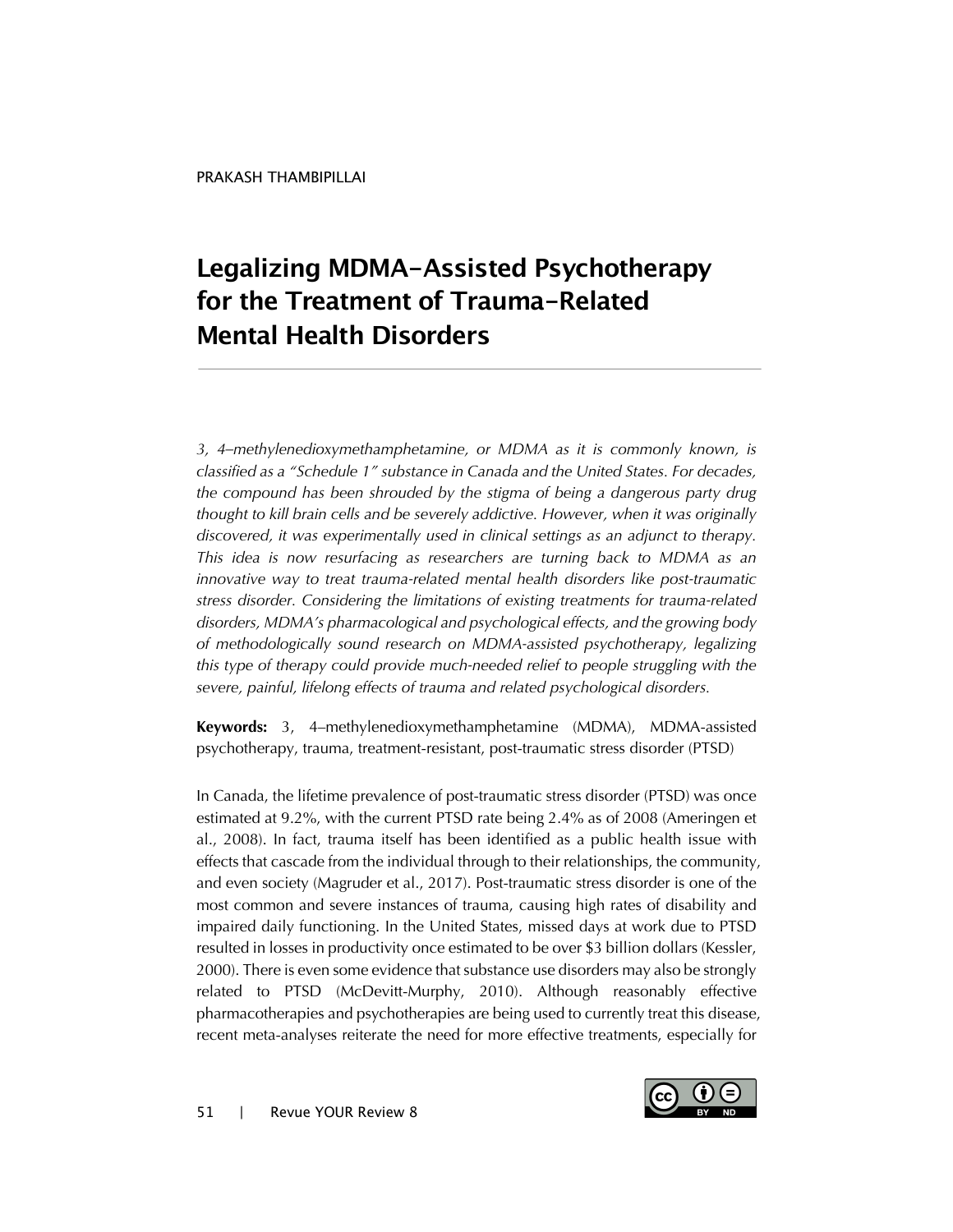treatment-resistant populations (Foa et al., 2013; Puetz et al., 2015; Watkins et al., 2018). In response to this critical need, certain researchers are turning to more controversial methods to treat trauma and its related disorders. 3,4-Methylenedioxy methamphetamine (MDMA)-assisted psychotherapy is one of these methods used to treat PTSD and based on the results of studies testing this approach, additional studies examining this new therapeutic intervention should be funded and supported by governments and academic institutions. Considering the shortcomings of current treatments, MDMA's documented physiological and psychological effects, and the results of studies measuring the efficacy of MDMA-assisted psychotherapy, MDMAassisted psychotherapy is emerging as a revolutionary treatment for trauma that should be legalized for clinical use.

MDMA, or as it is colloquially referred to, "Molly" or "Ecstasy," is classified as a "Schedule 1" substance in Canada and the United States (Ameringen et al., 2008; Danforth et al., 2016). For decades, the compound has been shrouded by the stigma of being a dangerous party drug that can cause neurotoxicity (Danforth et al., 2016). However, when it was originally discovered, it was experimentally used in clinical settings as an adjunct to therapy (Greer & Tolbert, 1986). This approach is now resurfacing as researchers are reconsidering MDMA as an innovative way to treat trauma-related mental health disorders like PTSD (Danforth et al., 2018; Mithoefer et al., 2011; Oehen et al., 2013; Ot'alora G et al., 2018). Alexander Shulgin, a chemist, was the first to report the psychological effects of MDMA as he explored its ability to induce controlled altered states of consciousness (Amoroso, 2015; Greer & Tolbert, 1986). After this, Dr. George Greer and Requa Tolbert were the first people to study MDMA and administer it in a clinical setting (Greer & Tolbert, 1986). Before this, throughout the mid-1970s, MDMA was legally provided by mental health professionals to thousands of people as a complement to therapy. Although positive effects were reported anecdotally, no methodologically sound research was published (Danforth et al., 2016). Amid mounting concern about the abuse potential of MDMA and the ongoing "War on Drugs" sparked by President Nixon in the United States, MDMA was labeled as a "Schedule 1" substance (Cutcliffe, 2014). The studies and literature in the decades to follow largely focused on whether the use of MDMA could result in neurotoxicity and brain damage (Danforth et al., 2016).

Although the stigma of its street reputation touted MDMA as a dangerous, addictive drug, all subjects in Greer and Tolbert (1986) reported some benefit from the experience. The majority of subjects reported a variety of cognitive improvements, including a more open worldview, insight into one's personal patterns as psychological issues, and even an enhanced ability for self-examination. The methodology from Greer and Tolbert (1986) differed from other studies as the dosage was controlled and used in conjunction with psychotherapy. Decades later, studies have begun to build on this model by administering MDMA as an adjunct to psychotherapy for small samples of people suffering from various levels of trauma;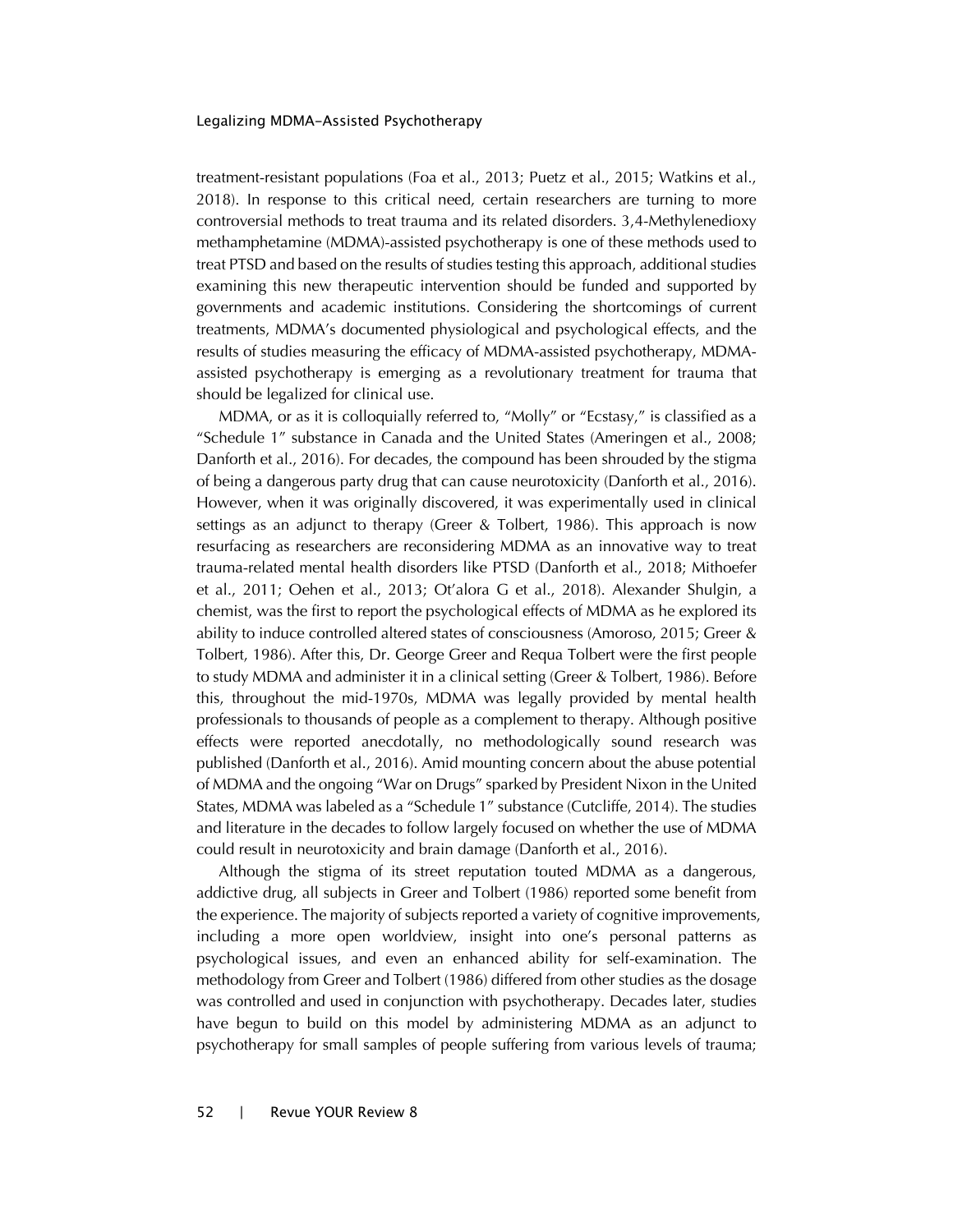with results indicating lasting and significant improvement in the subjects (Bouso et al., 2008; Mithoefer, 2011). This begs the question of whether this compound should be legalized to help those suffering from PTSD and other trauma-related diseases. Based on the limitations of current treatments, the indications that MDMA is physiologically and psychologically tailored to treat trauma, and the growing body of sound research demonstrating high efficacy rates for MDMA-assisted psychotherapy, legalizing this innovative intervention could be a positive step in alleviating the suffering of people struggling with severe trauma-related mental health issues.

Currently, PTSD is treated using both pharmacological and psychological approaches. The most common pharmacotherapies used to treat PTSD involve selective serotonin reuptake inhibitors (SSRIs) and tricyclic antidepressants (Puetz et al., 2015). These are prescribed to treat the resulting anxious and depressive symptoms that normally accompany PTSD (Hutchison & Bressi, 2020). Metaanalyses have found that although these medications do produce a statistically significant change in PTSD symptoms with a modest effect size, some studies in contrast indicate that psychotherapies, such as exposure therapy, had higher efficacy (Foa et al., 2013). While these pharmacotherapies are somewhat effective, reviews of relevant literature still call for more research into pharmacological interventions for treatment-resistant PTSD, particularly those that can address cognitive symptoms, such as avoidance and intrusive, upsetting memories (Foa et al., 2013; Puetz et al., 2015). Therefore, the modest and selective improvement in symptoms with pharmacotherapy, along with the inability to treat the root cause of the disorder, leaves a gap in the PTSD therapeutic milieu that some psychological treatments attempt to address.

The most well-known psychological treatments for PTSD are cognitive behavioural therapy (CBT), Eye-Movement Desensitization and Reprocessing (EMDR) therapy, and psychodynamic therapy (Foa et al., 2013). Reviews of accepted psychotherapies to treat PTSD have found that trauma-focused methods like cognitive processing therapy and prolonged exposure therapy are most effective (Paintain & Cassidy, 2018; Steenkamp et al., 2015; Tran & Gregor, 2016). Both of these psychotherapeutic modalities are built around the concept of exposure therapy (Steenkamp et al., 2015). This component of therapy involves provoking and eliminating involuntary, overactive fear responses. This is achieved by guiding patients through re-experiencing the traumatic event in some way within the therapeutic setting, so that they may learn to re-process the feelings, emotions, and triggers associated with the event (Foa et al., 2013; Steenkamp et al., 2015). Reexposure to the traumatic memory can be evoked in a few different ways; however, regardless of the method, the patient must be emotionally engaged enough to stimulate the activation of their autonomic fear response without overwhelming them with the anxiety of reliving the experience (Foa et al., 2013; Mithoefer et al., 2011). Those who suffer from PTSD are often susceptible to states of emotional numbness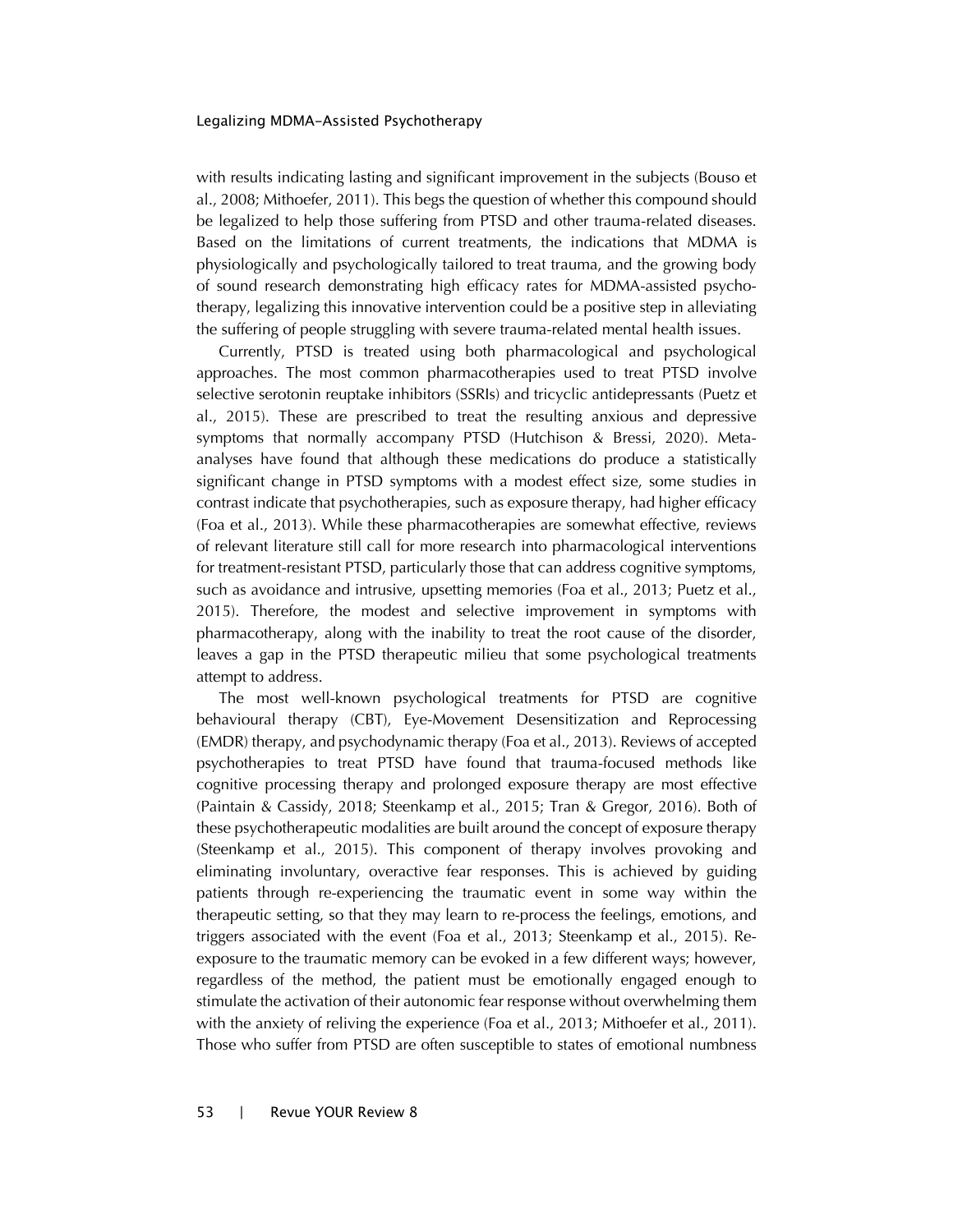and extreme anxiety, with very little space between thresholds in either direction. This space has been referred to as the optimal arousal zone or "Window of Tolerance" (Corrigan et al., 2011). However, studies and reviews have shown that the anxiety induced from exposure and the fear of re-traumatization often leads to high rates of dropout and deters clinicians from using it in their practices (Paintain & Cassidy, 2018; Zoellner et al., 2011). This is where MDMA may find its role in the PTSD therapeutic milieu. The emerging research on MDMA is starting to convincingly exhibit how this stigmatized compound can reshape the way we process trauma and the mechanisms by which this works. With an understanding of the shortcomings of pharmacological treatments and the challenges involved with best-practice psychological treatments, analyzing the known physiological and psychological effects of MDMA can illustrate how MDMA will address these limitations.

Studies seeking to unveil the physiological and psychological mechanisms of action of MDMA have begun to outline how MDMA is tailored for use in the treatment of trauma-related disorders like PTSD. MDMA has been found to stimulate increased levels of oxytocin (Hysek et al., 2014), which is a compound that has a rich evolutionary history of being associated with pair-bonding, attachment, and prosocial feelings and behaviour in humans and other mammals (Danforth et al., 2016; MacDonald & MacDonald, 2010). Oxytocin and MDMA are also both associated with reducing activation and stimulation of the part of the brain that is responsible for modulating the brain's response to fear-inducing stimuli, and our interpretation of negative emotions in others (Gamma, 2000; Hysek et al., 2014; MacDonald & MacDonald, 2010). These studies show how MDMA and its stimulation of oxytocin might address gaps in current treatment plans by helping to create a strong and healthy therapeutic relationship between the client and therapist, while also facilitating intense emotional engagement in the client as they attempt to address traumatic events in the therapeutic context.

The psychological effects of MDMA may be the best indication of how MDMA could be useful in treating trauma. Early studies on MDMA indicated that it increased emotional engagement, self-acceptance and self-confidence, enhanced one's ability for honest self-reflection and communication, while also increasing feelings of closeness and connection to others (Greer & Tolbert, 1986). Its ability to increase sensory awareness may even be beneficial in allowing the patient to re-experience the traumatic event more authentically during exposure, as such memories often involve vivid sensory information. In another study, participants on MDMA were asked to remember their best and worst memories while functional magnetic resonance imaging (fMRI) was used to detect unique changes in blood flow in the brain (Carhart-Harris et al., 2014). These researchers discovered that the participants found their worst memories more tolerable and their best memories even more pleasurable and vivid (Carhart-Harris et al., 2014). All of these effects are extremely valuable in fostering a strong relationship between the therapist and patient, with the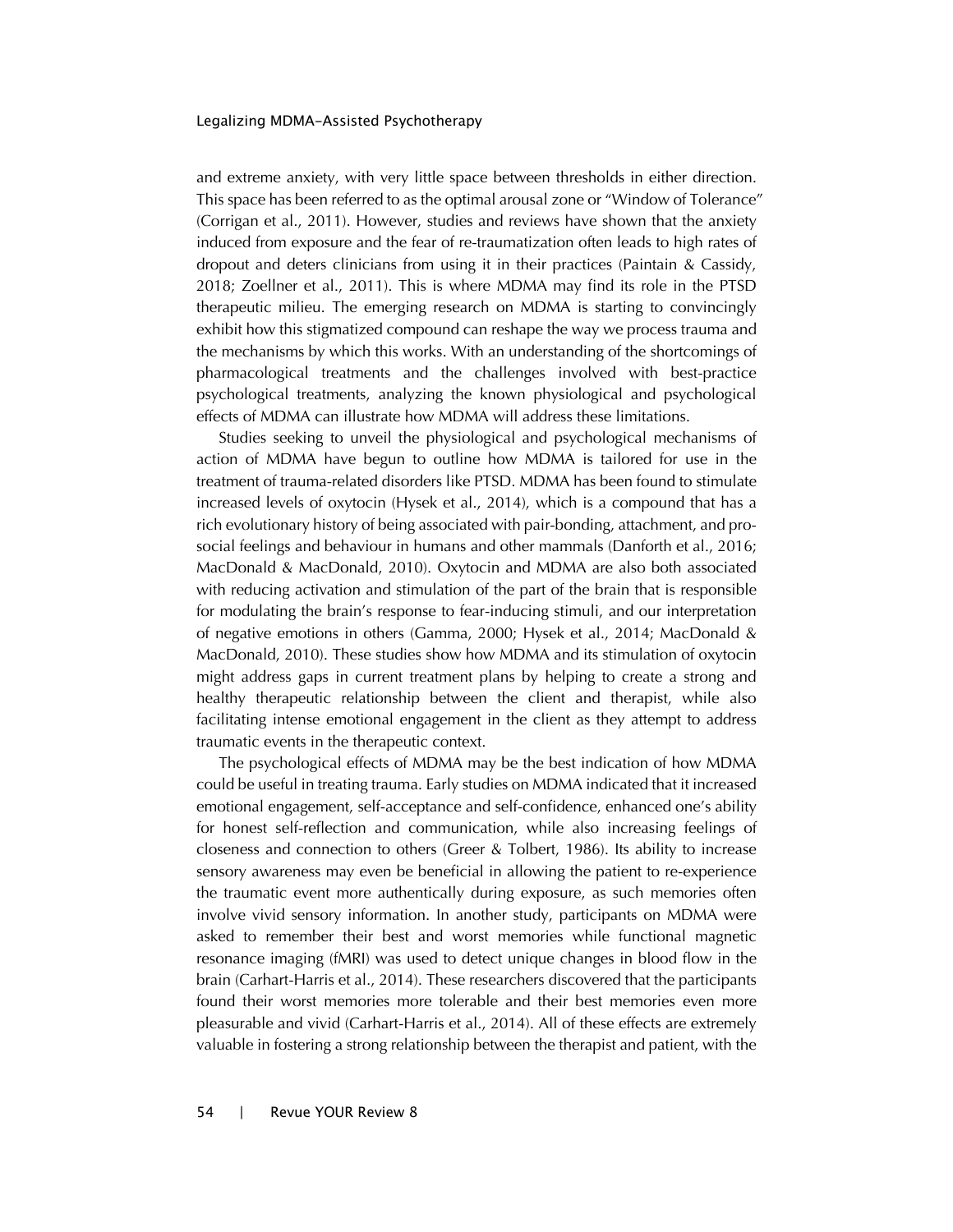potential of widening the optimal arousal zone for inducing exposure and reprocessing traumatic memories. These reported effects of MDMA, along with increased interest in this compound's utility to treat trauma, have spurred researchers to conduct studies that can demonstrate the efficacy of MDMA-assisted psychotherapy as a treatment for PTSD.

The legalization of a drug for clinical purposes is based upon empirically proven data that confirms the safety and efficacy of a particular treatment. Studies addressing these concerns for MDMA-assisted psychotherapy are showing to be very promising, with results that are demonstrating reductions in symptoms that are relatively greater than those reported by meta-analyses for current treatments of PTSD (Mithoefer et al., 2018; Puetz et al., 2015; Tran & Gregor, 2016). One of the first studies to report such findings was a randomized, double-blind, control trial on subjects that had chronic, treatment-resistant PTSD (Mithoefer et al., 2011). After just one session of MDMAassisted psychotherapy, mean scores on the Clinician-Administered PTSD Scale (CAPS-IV) for the experimental group were reduced from 79.2 to 37.0, compared to a five-point reduction to 74.1 for the placebo group (Mithoefer et al., 2011). These benefits were strengthened by the second session and sustained until the 2-month follow up, with 10 of the 12 people in the experimental group not even meeting the CAPS-IV threshold for a PTSD diagnosis (Mithoefer et al., 2011). This is quite significant as the participants, on average, had been suffering from PTSD for 19 years and had been resistant to the normal forms of treatment. Additionally, attention, information processing, memory, language, and visuo-spatial abilities were assessed before the experimental sessions and at the 2-month follow up, and there were no signs of any functional cognitive impairment (Mithoefer et al., 2011). To determine the lasting effect of these results, a long-term follow-up of this study was conducted approximately three years after the 2-month follow-up sessions were originally completed (Mithoefer et al., 2013). After the 3-year period, 14 of the 16 formerly treatment-resistant subjects maintained significant decreases in the CAPS-IV score (Mithoefer et al., 2013). This study, although conducted with self-reported measures, also confirmed that there were no persisting functional cognitive impairments, nor were there attempts to find MDMA outside the clinical setting (Mithoefer et al., 2013).

Based on promising safety and efficacy results from the previous studies (Mithoefer et al., 2011; 2013), Phase 2 randomized, controlled, double-blind, doseresponse studies trials were granted approval in the United States; a critical stage in new drug legalization (Hutchison & Bressi, 2020). One such study compared groups that received three different doses of MDMA (Ot'alora G et al., 2018). Two activedose groups each received doses of either 100 mg or 125 mg of MDMA, while one comparator group received a 40 mg dose, which was considered to produce enough drug effect to be an appropriate blind without having a significant effect on the CAPS-IV score (Ot'alora G et al., 2018). Results of the CAPS-IV scores, one month after the second active dose, did appear to be dose-respondent with very small changes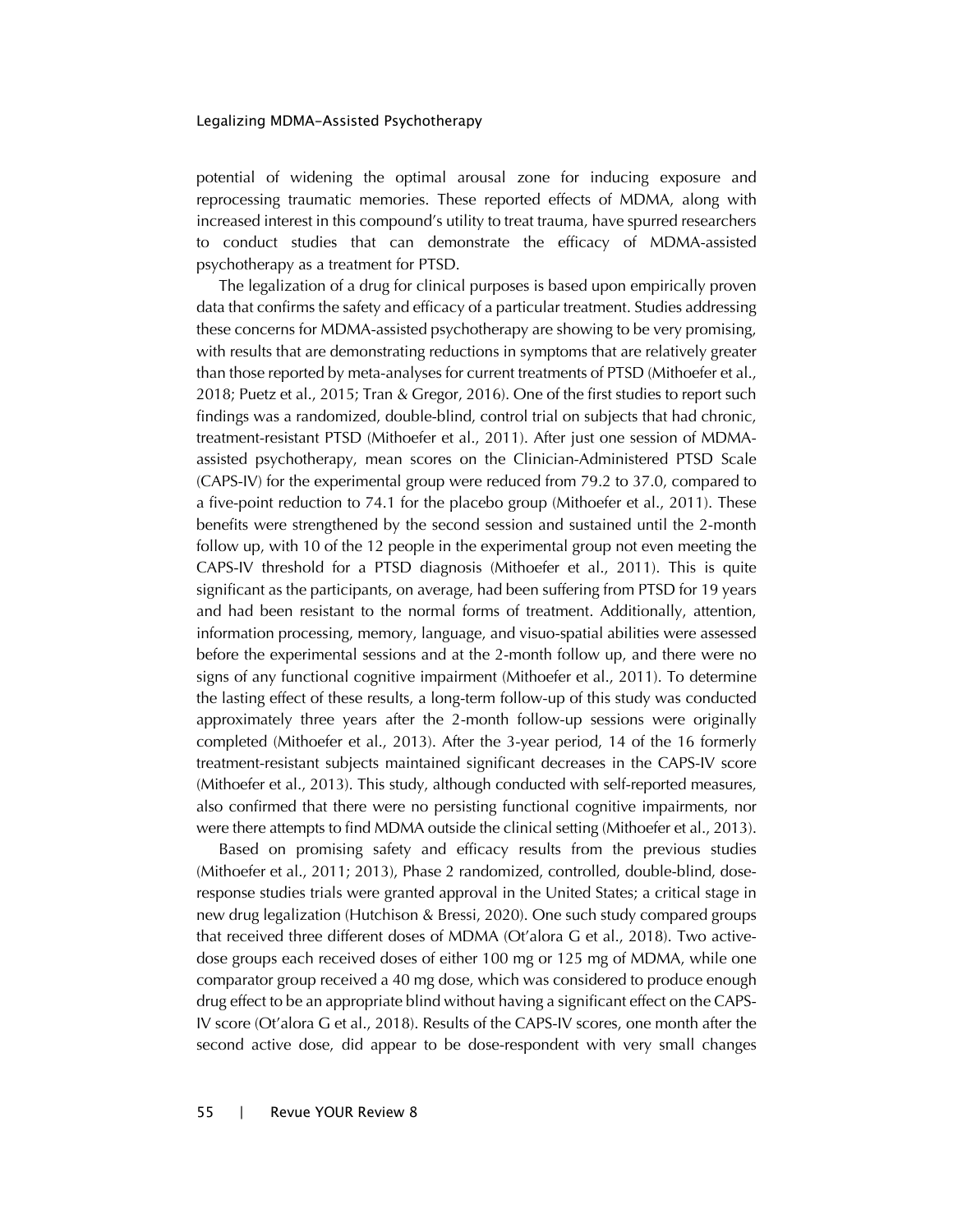detected in the 40 mg group compared to the 100 mg and 125 mg active dose groups (Ot'alora G et al., 2018). More significantly, 12 months later, 19 of 25 participants did not meet the CAPS-IV score criteria for a PTSD (Ot'alora G et al., 2018). These findings are important as the participants had been suffering from PTSD for an average of 29.4 years and had been resistant to currently accepted treatments including, but not limited to, CBT, EMDR, and pharmacotherapy. Mithoefer et al. (2018) also published the results of a Phase 2 trial with slightly different dose groups, with the active control being given 30 mg of MDMA and the experimental groups receiving either 75 mg or 125 mg. After the two blinded sessions of MDMA-assisted psychotherapy, seven of seven subjects in the 75 mg group, and eight of 12 in the 125 mg group did not meet the criteria for a diagnosis of PTSD (Mithoefer et al., 2018). One year later, 16 of the 24 who completed follow-up assessments were no longer diagnosable with PTSD (Mithoefer et al., 2018). This prolonged improvement in symptoms again highlights a key finding considering participants were first responders and veterans who had been unresponsive to multiple different treatment combinations (Mithoefer et al., 2018). These results have spurred clinicians and lawmakers alike to see the possible benefits of this therapy for people suffering from severe and chronic bouts of PTSD. This was further exemplified when the Food and Drug Administration (FDA) recently granted MDMA what is known as Breakthrough Therapy Designation in the United States (Hutchison & Bressi, 2020).

Although the United States's FDA granted MDMA Breakthrough Therapy Designation in 2017, it remains a Schedule 1 illegal substance across North America (Hutchison & Bressi, 2020). Ever since its placement in this category by the United States's Drug Enforcement Agency in 1986, the greatest concerns among scientists and researchers regarding MDMA have been that it can cause neurotoxicity in the brain and had a high potential for abuse (Danforth et al., 2016). MDMA's reputation as a party drug commonly used at raves and in other uncontrolled situations perpetuated these views and informed much of the ongoing literature at the time. Many of the studies that support these notions use animal subjects such as rats and monkeys and employ continuous, binge administration of MDMA over many days or even a couple of weeks (Cadoni et al., 2017; Danforth et al., 2016; Ricaurte et al., 2002). The doses given were also much higher than the equivalent human doses and were sometimes administered intravenously, which greatly alters the nature of the drug effects, and is generally never done in human cases (Amoroso, 2015; Danforth et al., 2016). In fact, the authors of one of the more influential studies claiming to have found evidence for persistent MDMA-related neurotoxic effects in squirrel monkeys retracted the article and its results a few years later, citing that they had mistakenly been administering methamphetamine to the monkeys and not MDMA (Ricaurte et al., 2003).

Another common criticism of legalizing MDMA for any kind of therapeutic use is its abuse potential, with studies upholding this claim often drawing from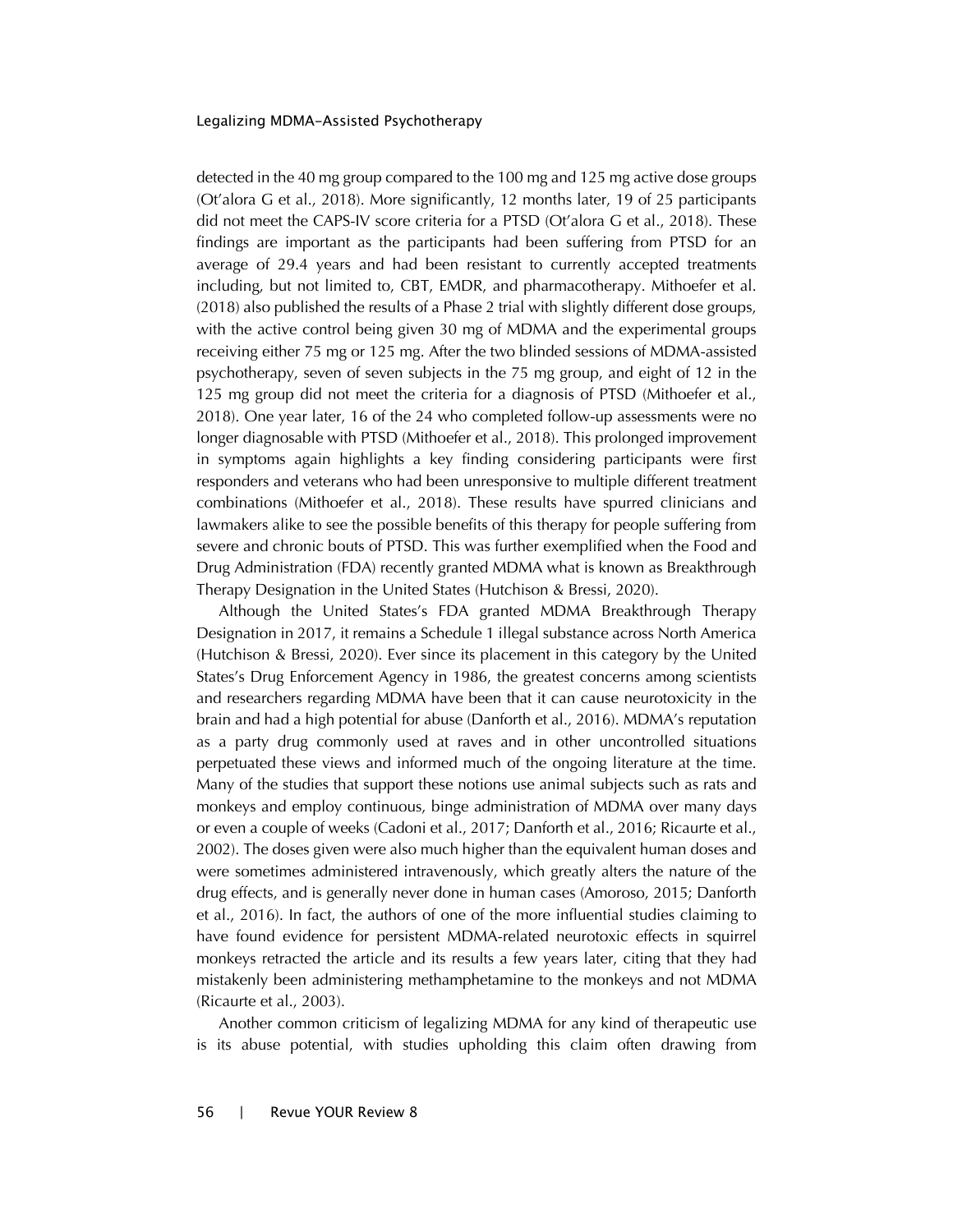recreational Ecstasy users who reported to health professionals or other substance use disorder (SUD) programs (Cottler et al., 2001; Danforth et al., 2016; Jerome et al., 2013; Parrott, 2013). Sampling from recreational users who reported substance abuse issues introduces several confounding variables, including varying and extreme dosages, multiple substance use or "stacking," and dangerous environmental conditions (Danforth et al, 2016). On the contrary, of all participants in the studies that used MDMA as a clinical adjunct to psychotherapy, only three reported MDMA use after the experimental sessions and each only one time (Mithoefer et al., 2018, 2013; Oehen et al., 2013; Ot'alora G et al., 2018). One of these studies followed up at 2-, 6-, and 12-month intervals with urine drug tests and confirmed that no participants sought out and used MDMA after the subject treatment (Oehen et al., 2013). In some reports of MDMA-assisted psychotherapy and its effects, subjects reported a reduced desire for other substances like alcohol, marijuana, or coffee (Bouso et al., 2008; Greer & Tolbert, 1986). Considering its ability to address trauma, MDMA-assisted psychotherapy has actually been considered to treat the root causes of substance abuse (Jerome et al., 2013). Regardless—bearing in mind the relatively mild to moderate abuse liability for MDMA, its availability as a street drug, and the high rate at which PTSD and SUD comorbidly occur—it should only be administered to those who are not currently struggling with substance use issues (Hutchison & Bressi, 2020). Accordingly, all studies testing the effectiveness of MDMA-assisted psychotherapy took this into consideration, excluding any subjects who had active substance abuse issues within 60 days of the treatments (Hutchison & Bressi, 2020). Ot'alora G et al. (2018) postulated that the process of remembering and reflecting on traumatic events in one's past creates an experience that is not completely devoid of unpleasant feelings like anxiety, sadness, or depression, which in turn, may reduce the likelihood of subjects seeking MDMA outside of the clinical setting (Ot'alora G et al., 2018).

For decades MDMA was relegated to the peripheries of society as a party drug thought to kill brain cells and to be severely addictive. As such, the potential therapeutic benefits sensed by a few forward-thinking scientists when MDMA was first discovered were stifled by a stigma that persists to this day. However, over time, studies addressing these concerns have shown that this socially conditioned fear was based on information with questionable validity (Danforth et al., 2018). Lately, more researchers are interested in conducting methodologically sound experiments that are aimed at shedding light on the way MDMA works in the body and mind (Bedi et al., 2009; Carhart-Harris et al., 2014; Hysek et al., 2014; Kuypers et al., 2017). Furthermore, results of studies exploring the power of MDMA-assisted psychotherapy to treat PTSD are proving so efficacious that it now has Breakthrough Therapy status in the United States (Hutchison & Bressi, 2020). Phase 3 trials attempting to replicate benefits on a larger scale are in the process of being completed, which is a critical step in new therapeutic drug discovery (Hutchison & Bressi, 2020). If these trials are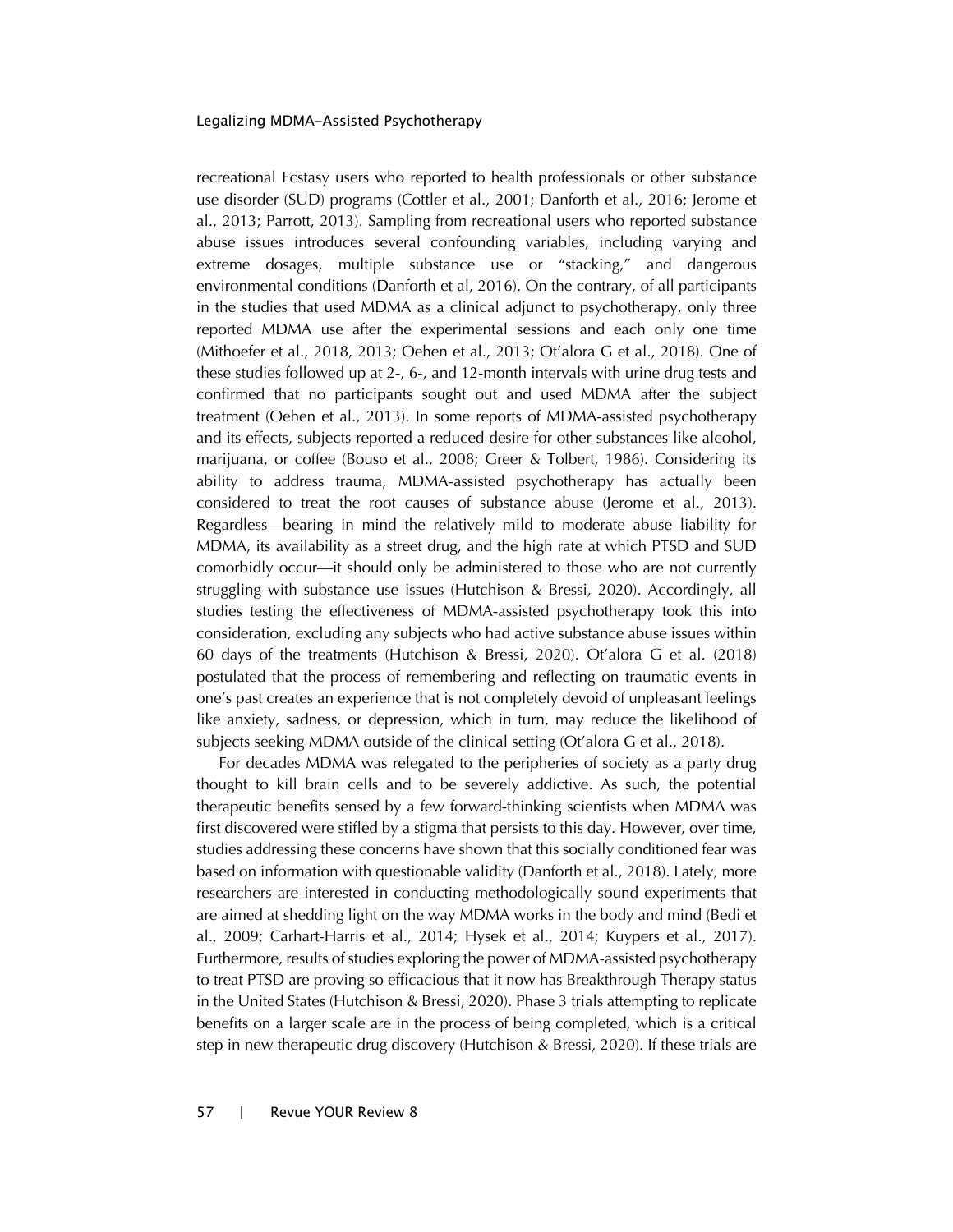successful, they will provide a strong case for the legalization of this therapy for PTSD. MDMA is a compound that, when applied appropriately, has the potential to dramatically help many people struggling with the severe, painful, lifelong effects of trauma and related psychological disorders. Legalizing MDMA as an adjunct to psychotherapy would be the first revolutionary step in learning more about how this misunderstood compound could be applied to reduce the suffering of so many.

## **REFERENCES**

- Ameringen, M. V., Mancini, C., Patterson, B., & Boyle, M. H. (2008). Post-traumatic stress disorder in Canada. *CNS Neuroscience & Therapeutics*, 14(3), 171–181. <https://doi.org/10.1111/j.1755-5949.2008.00049.x>
- Amoroso, T. (2015). The psychopharmacology of  $\pm 3.4$  methylenedioxymethamphetamine and its role in the treatment of posttraumatic stress disorder*. Journal of Psychoactive Drugs*, 47(5), 337–344. [https://doi.org/10.1080/02791072](https://doi.org/10.1080/02791072.2015.1094156) [.2015.1094156](https://doi.org/10.1080/02791072.2015.1094156)
- Bedi, G., Phan, K. L., Angstadt, M., & de Wit, H. (2009). Effects of MDMA on sociability and neural response to social threat and social reward. *Psychopharmacology*, 207(1), 73–83. [http://dx.doi.org/10.1007/s00213-009](http://dx.doi.org/10.1007/s00213-009-1635-z) [-1635-z](http://dx.doi.org/10.1007/s00213-009-1635-z)
- Bouso, J. C., Doblin, R., Farré, M., Alcázar, M. Á., & Gómez-Jarabo, G. (2008). MDMA-assisted psychotherapy using low doses in a small sample of women with chronic posttraumatic stress disorder. *Journal of Psychoactive Drugs*, 40(3), 225– 236.<https://doi.org/10.1080/02791072.2008.10400637>
- Cadoni, C., Pisanu, A., Simola, N., Frau, L., Porceddu, P. F., Corongiu, S., Dessì, C., Sil, A., Plumitallo, A., Wardas, J., & Di Chiara, G. (2017). Widespread reduction of dopamine cell bodies and terminals in adult rats exposed to a low dose regimen of MDMA during adolescence. *Neuropharmacology*, 123, 385–394. <https://doi.org/10.1016/j.neuropharm.2017.06.008>
- Carhart-Harris, R. L., Wall, M. B., Erritzoe, D., Kaelen, M., Ferguson, B., De Meer, I., Tanner, M., Bloomfield, M., Williams, T. M., Bolstridge, M., Stewart, L., Morgan, C. J., Newbould, R. D., Feilding, A., Curran, H. V., & Nutt, D. J. (2014). The effect of acutely administered MDMA on subjective and BOLD-fMRI responses to favourite and worst autobiographical memories. *The International Journal of Neuropsychopharmacology*, 17(4), 527–540. [https://doi.org/10.1017](https://academic.oup.com/ijnp/article/17/4/527/644594) [/S1461145713001405](https://academic.oup.com/ijnp/article/17/4/527/644594)
- Corrigan, F. M., Fisher, J. J., & Nutt, D. J. (2011). Autonomic dysregulation and the Window of Tolerance model of the effects of complex emotional trauma. *Journal of Psychopharmacology*, 25(1), 17–25. [https://doi.org/10.1177](https://doi.org/10.1177/0269881109354930) [/0269881109354930](https://doi.org/10.1177/0269881109354930)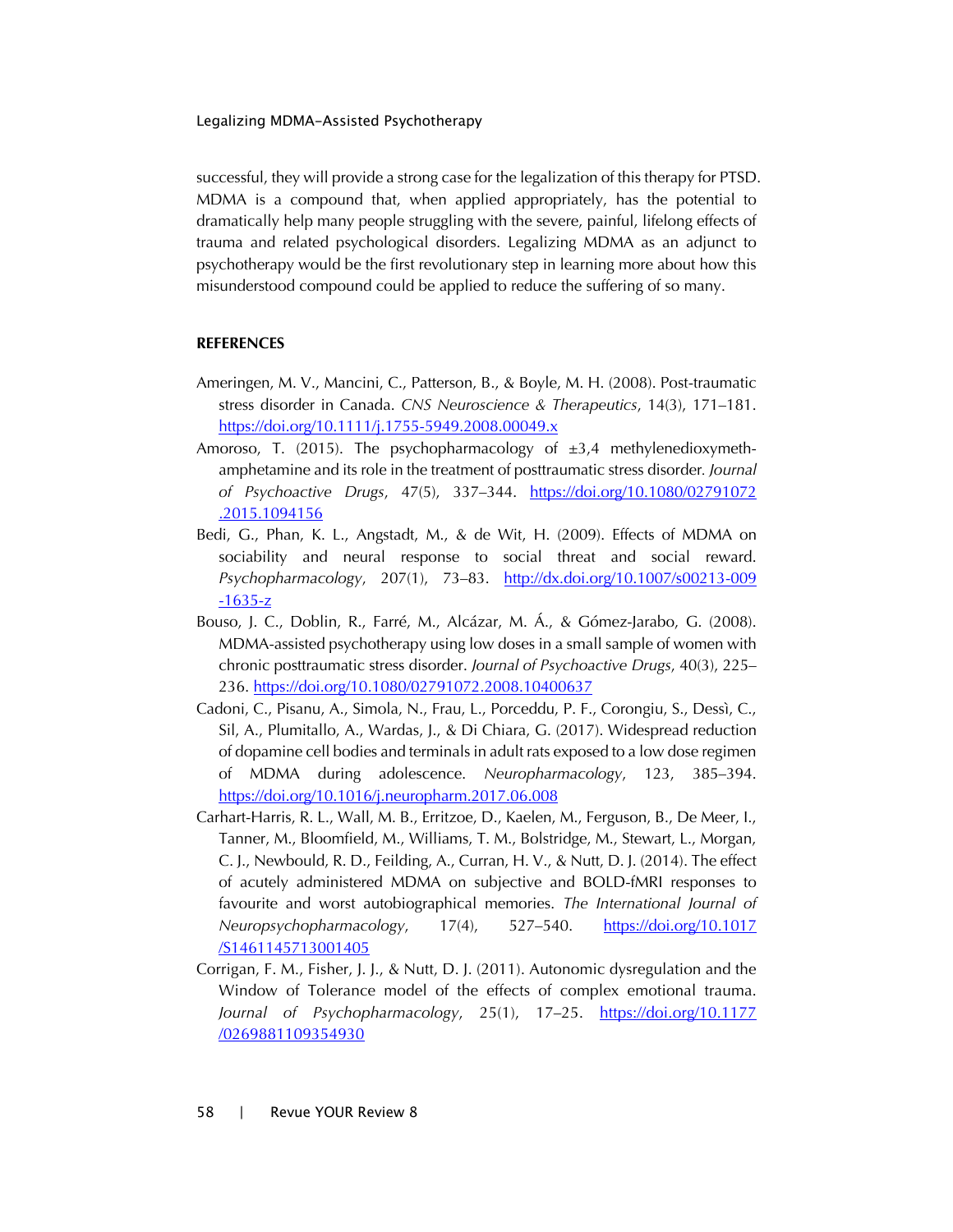- Cottler, L. B., Womack, S. B., Compton, W. M., & Ben-Abdallah, A. (2001). Ecstasy abuse and dependence among adolescents and young adults: applicability and reliability of DSM-IV criteria. *Human Psychopharmacology: Clinical and Experimental*, 16(8), 599–606.<https://doi.org/10.1002/hup.343>
- Cutcliffe, J. R., & Saadeh, B. (2014). Grounded in evidence or a puritanical legacy: A critique of twenty-first-century US drug policy. *Mental Health and Substance Use*, 7(3), 195–206.<http://dx.doi.org/10.1080/17523281.2013.826271>
- Danforth, A. L., Grob, C. S., Struble, C., Feduccia, A. A., Walker, N., Jerome, L., Yazar-Klosinski, B., & Emerson, A. (2018). Reduction in social anxiety after MDMA-assisted psychotherapy with autistic adults: A randomized, double-blind, placebo-controlled pilot study. *Psychopharmacology*, 235, 3137–3148. <https://doi.org/10.1007/s00213-018-5010-9>
- Danforth, A. L., Struble, C. M., Yazar-Klosinski, B., & Grob, C. S. (2016). MDMAassisted therapy: A new treatment model for social anxiety in autistic adults. *Progress in Neuro-Psychopharmacology and Biological Psychiatry*, 64, 237–249. <https://doi.org/10.1016/j.pnpbp.2015.03.011>
- Foa, E. B., Gillihan, S. J., & Bryant, R. A. (2013). Challenges and successes in dissemination of evidence-based treatments for posttraumatic stress: Lessons learned from prolonged exposure therapy for PTSD. *Psychological Science in the Public Interest*, 14(2), 65–111.<https://doi.org/10.1177/1529100612468841>
- Gamma, A. (2000). 3,4-Methylenedioxymethamphetamine (MDMA) modulates cortical and limbic brain activity as measured by [H215O]-PET in healthy humans. *Neuropsychopharmacology*, 23(4), 388–395. [https://doi.org/10.1016](https://www.nature.com/articles/1395538) [/S0893-133X\(00\)00130-5](https://www.nature.com/articles/1395538)
- Greer, G., & Tolbert, R. (1986). Subjective reports of the effects of MDMA in a clinical setting. *Journal of Psychoactive Drugs*, 18(4), 319–327. [http://dx.doi.org](http://dx.doi.org/10.1080/02791072.1986.10472364) [/10.1080/02791072.1986.10472364](http://dx.doi.org/10.1080/02791072.1986.10472364)
- Hutchison, C. A., & Bressi, S. K. (2018). MDMA-assisted psychotherapy for posttraumatic stress disorder: Implications for social work practice and research. *Clinical Social Work Journal*, 48, 421–430. [https://doi.org/10.1007 /s10615-018](https://doi.org/10.1007/s10615-018-0676-3) [-0676-3](https://doi.org/10.1007/s10615-018-0676-3)
- Hysek, C. M., Schmid, Y., Simmler, L. D., Domes, G., Heinrichs, M., Eisenegger, C., Preller, K. H., Quednow, B. B., & Liechti, M. E. (2014). MDMA enhances emotional empathy and prosocial behavior. *Social Cognitive and Affective Neuroscience*, 9(11), 1645–1652.<https://doi.org/10.1093/scan/nst161>
- Jerome, L., Schuster, S., & Yazar-Klosinski, B. B. (2013). Can MDMA play a role in the treatment of substance abuse? *Current Drug Abuse Reviews*, 6(1), 54–62. <https://doi.org/10.2174/18744737112059990005>
- Kessler, R. C. (2000). Posttraumatic stress disorder: The burden to the individual and to society. *The Journal of Clinical Psychiatry*, 61(Suppl 5), 4–12.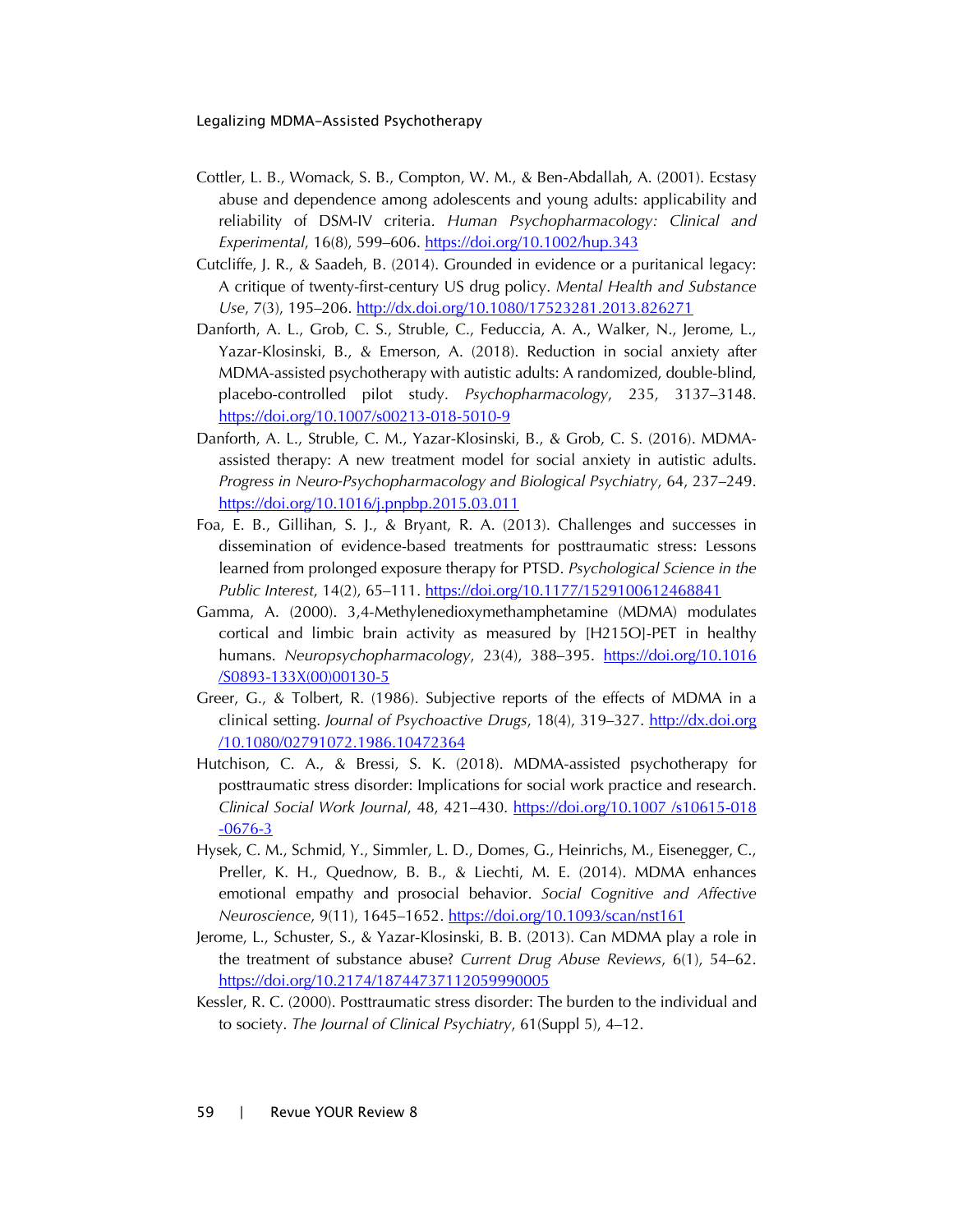- Kuypers, K. P., Dolder, P. C., Ramaekers, J. G., & Liechti, M. E. (2017). Multifaceted empathy of healthy volunteers after single doses of MDMA: A pooled sample of placebo-controlled studies. *Journal of Psychopharmacology*, 31(5), 589–598. <https://doi.org/10.1177/0269881117699617>
- MacDonald, K., & MacDonald, T. M. (2010). The peptide that binds: A systematic review of oxytocin and its prosocial effects in humans. *Harvard Review of Psychiatry*, 18(1), 1–21.<https://doi.org/10.3109/10673220903523615>
- Magruder, K. M., McLaughlin, K. A., & Borbon, D. L. E. (2017). Trauma is a public health issue. *European Journal of Psychotraumatology*, 8(1). https://doi.org [/10.1080/20008198.2017.1375338](https://doi.org/10.1080/20008198.2017.1375338)
- McDevitt-Murphy, M. E., Murphy, J. G., Monahan, C. M., Flood, A. M., & Weathers, F. W. (2010). Unique patterns of substance misuse associated with PTSD, depression, and social phobia. *Journal of Dual Diagnosis*, 6(2), 94–110. <https://doi.org/10.1080/15504261003701445>
- Mithoefer, M. C., Mithoefer, A. T., Feduccia, A. A., Jerome, L., Wagner, M., Wymer, J., Holland, J., Hamilton, S., Yazar-Klosinski, B., Emerson, A., & Doblin, R. (2018). 3,4-Methylenedioxymethamphetamine (MDMA)-assisted psychotherapy for posttraumatic stress disorder in military veterans, firefighters, and police officers: A randomised, double-blind, dose-response, phase 2 clinical trial. *The Lancet Psychiatry*, 5(6), 486–497. [https://doi.org/10.1016/S2215-0366\(18\)30135-4](https://doi.org/10.1016/S2215-0366(18)30135-4)
- Mithoefer, M. C., Wagner, M. T., Mithoefer, A. T., Jerome, L., & Doblin, R. (2011). The safety and efficacy of  $\pm 3.4$ -methylenedioxymethamphetamineassisted psychotherapy in subjects with chronic, treatment-resistant posttraumatic stress disorder: The first randomized controlled pilot study. *Journal of Psychopharmacology*, 25(4), 439–452. [https://doi.org/10.1177](https://doi.org/10.1177/0269881110378371) [/0269881110378371](https://doi.org/10.1177/0269881110378371)
- Mithoefer, M. C., Wagner, M. T., Mithoefer, A. T., Jerome, L., Martin, S. F., Yazar-Klosinski, B., Michel, Y., Brewerton, T. D., & Doblin, R. (2013). Durability of improvement in post-traumatic stress disorder symptoms and absence of harmful effects or drug dependency after 3,4-methylenedioxymethamphetamine-assisted psychotherapy: A prospective long-term follow-up study. *Journal of Psychopharmacology*, 27(1), 28–39.<https://doi.org/10.1177/0269881112456611>
- Oehen, P., Traber, R., Widmer, V., & Schnyder, U. (2013). A randomized, controlled pilot study of MDMA (±3,4-methylenedioxymethamphetamine)-assisted psychotherapy for treatment of resistant, chronic Post-Traumatic Stress Disorder (PTSD). *Journal of Psychopharmacology*, 27(1), 40–52. [https://doi.org/10.1177](https://doi.org/10.1177/0269881112464827) [/0269881112464827](https://doi.org/10.1177/0269881112464827)
- Ot'alora G, M., Grigsby, J., Poulter, B., Van Derveer, J. W., Giron, S. G., Jerome, L., Feduccia, A. A., Hamilton, S., Yazar-Klosinski, B., Emerson, A., Mithoefer, M. C., & Doblin, R. (2018). 3,4-Methylenedioxymethamphetamine-assisted psychotherapy for treatment of chronic posttraumatic stress disorder: A